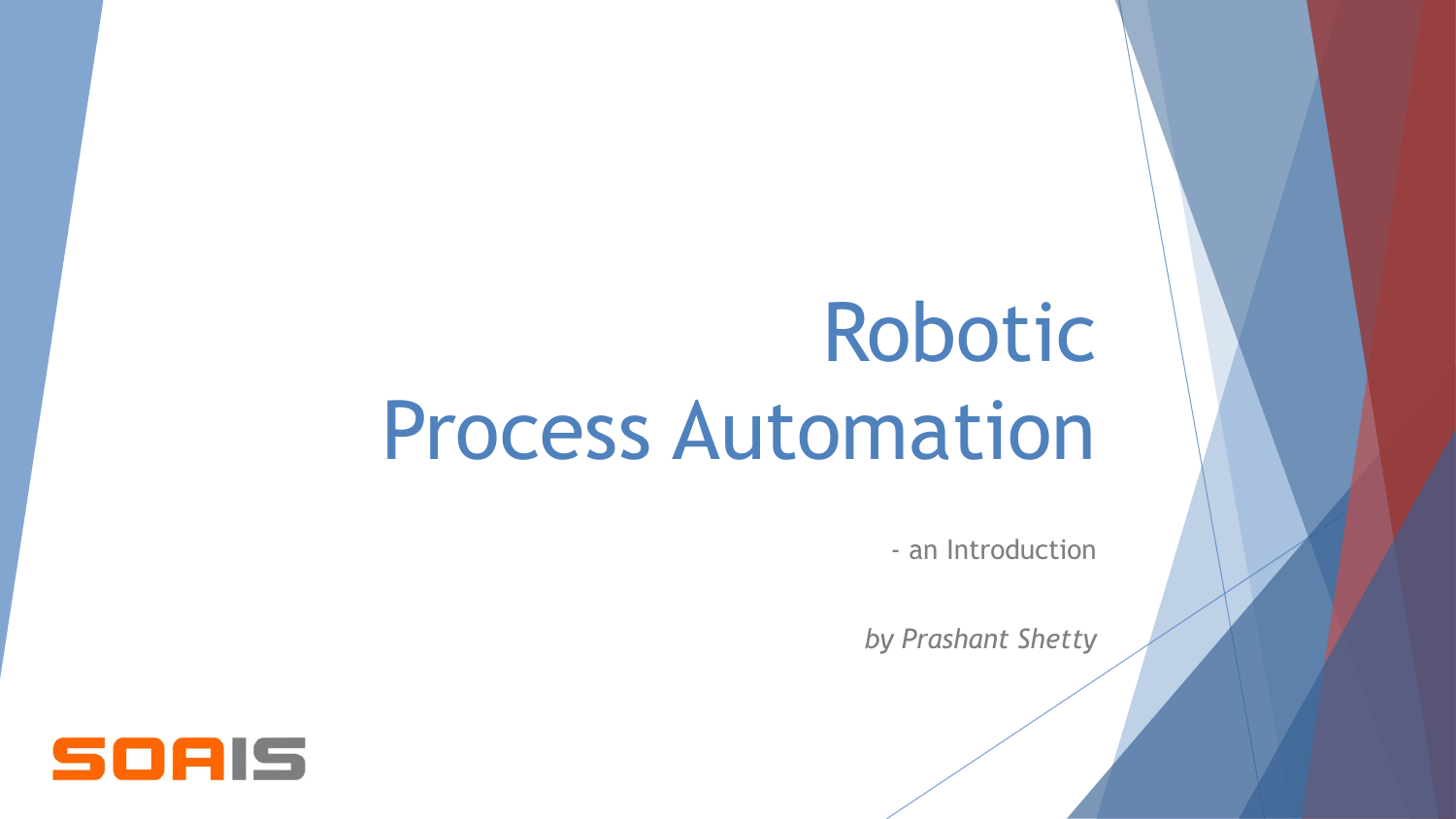#### DBAs routine jobs are now automated *- food for thought*

Job Description

- Role: SW/Application Tech Support Practitioner
- Role Description :Act as the ongoing interface between the client and the system or application. Dedicated to quality, using exceptional communication skills to keep our world class systems running. Can accurately define a client issue and can interpret and design a resolution based on deep product knowledge.
- Must Have Skills : Oracle Analytics Cloud, Oracle Database Administration
- . Good To Have Skills:
- Job Requirements : Key Responsibilities : <mark>1</mark> Create/Refresh/ Manage and Support Databases 2 Lead a team of database admins Oracle database administration 3 Monitor and Manage the DBs in Non-Production and Production 4 Support production releases, coordinate with onsite counterparts, for scheduling team calendar 5 SQL Server DB admin, scripting Professional Experience: 1 Proven ability to work creatively and analytically in a problem-solving environment 2 Excellent leadership, communication, written, oral and interpersonal skills
- · Technical Experience : Oracle 9i, 10g, 11g R1 R2, 12d Backup Recovery Performance tuning DataGuard OEM Exadata Optional RAC ASM RMAN

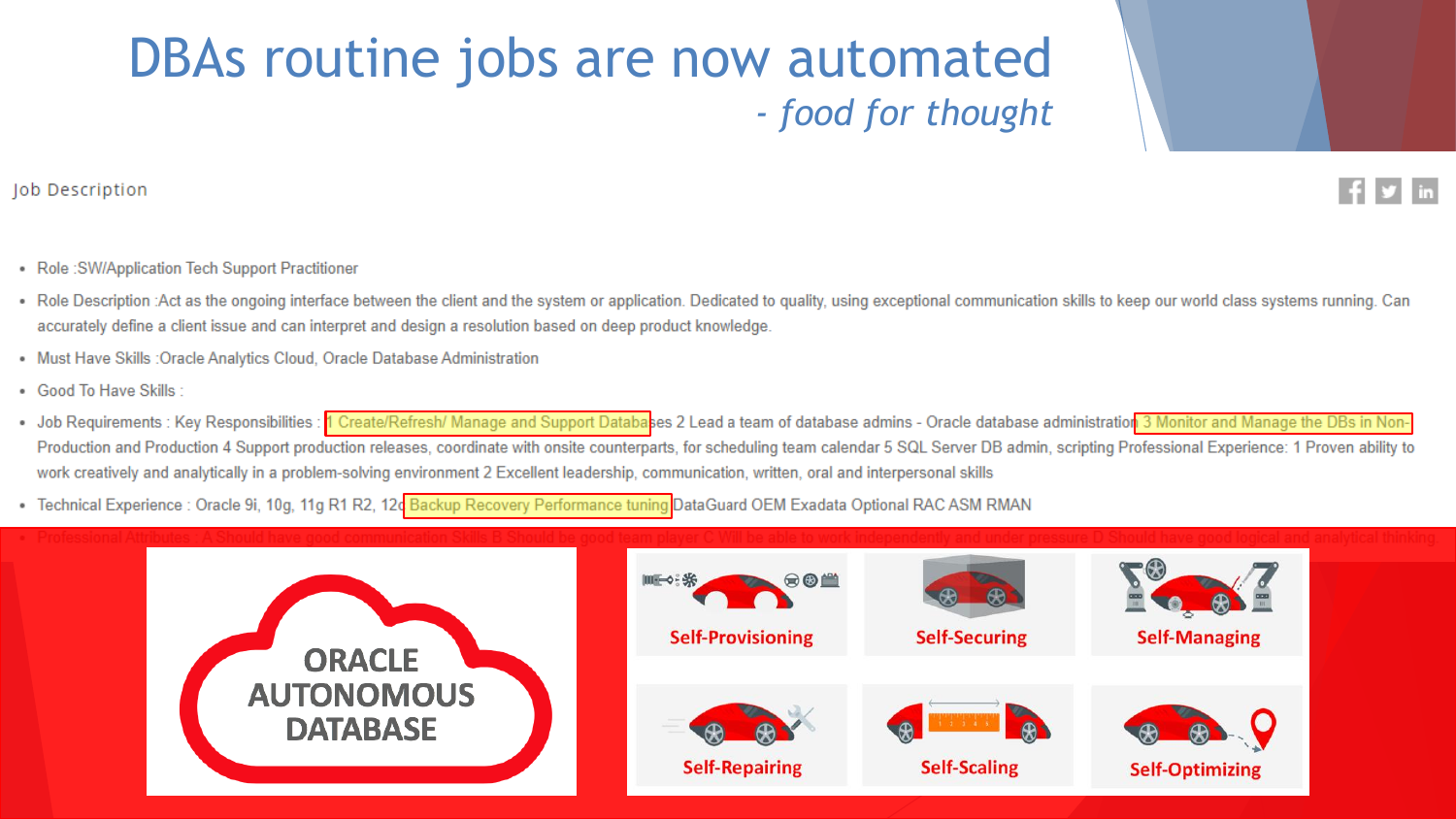

Future of Work trends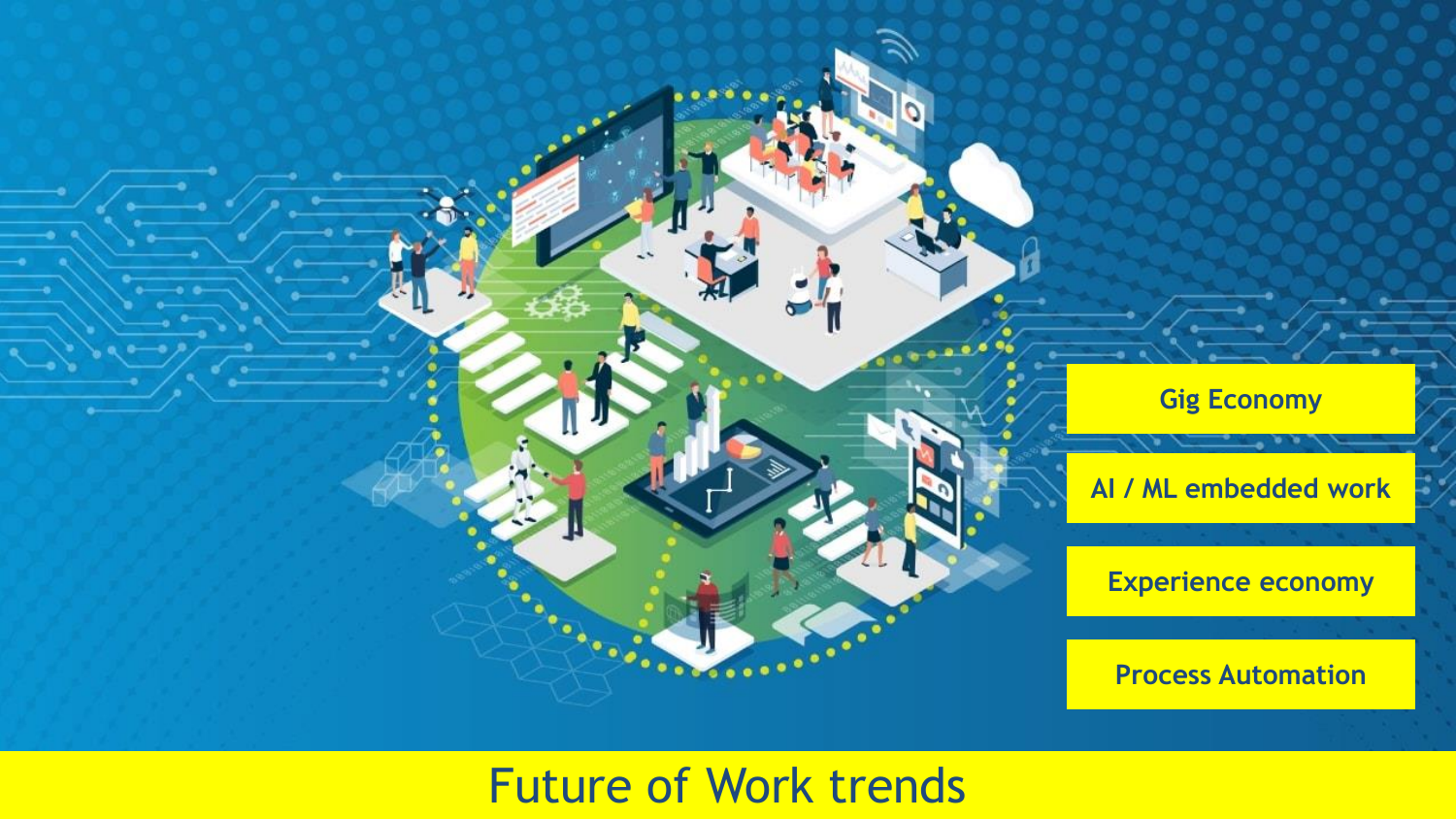

*When humans are doing manual, repetitive, high volume, rule based tasks with computer systems, those processes can be automated by software mimicking humans* 

#### Robotic Process Automation – a 10,000 ft view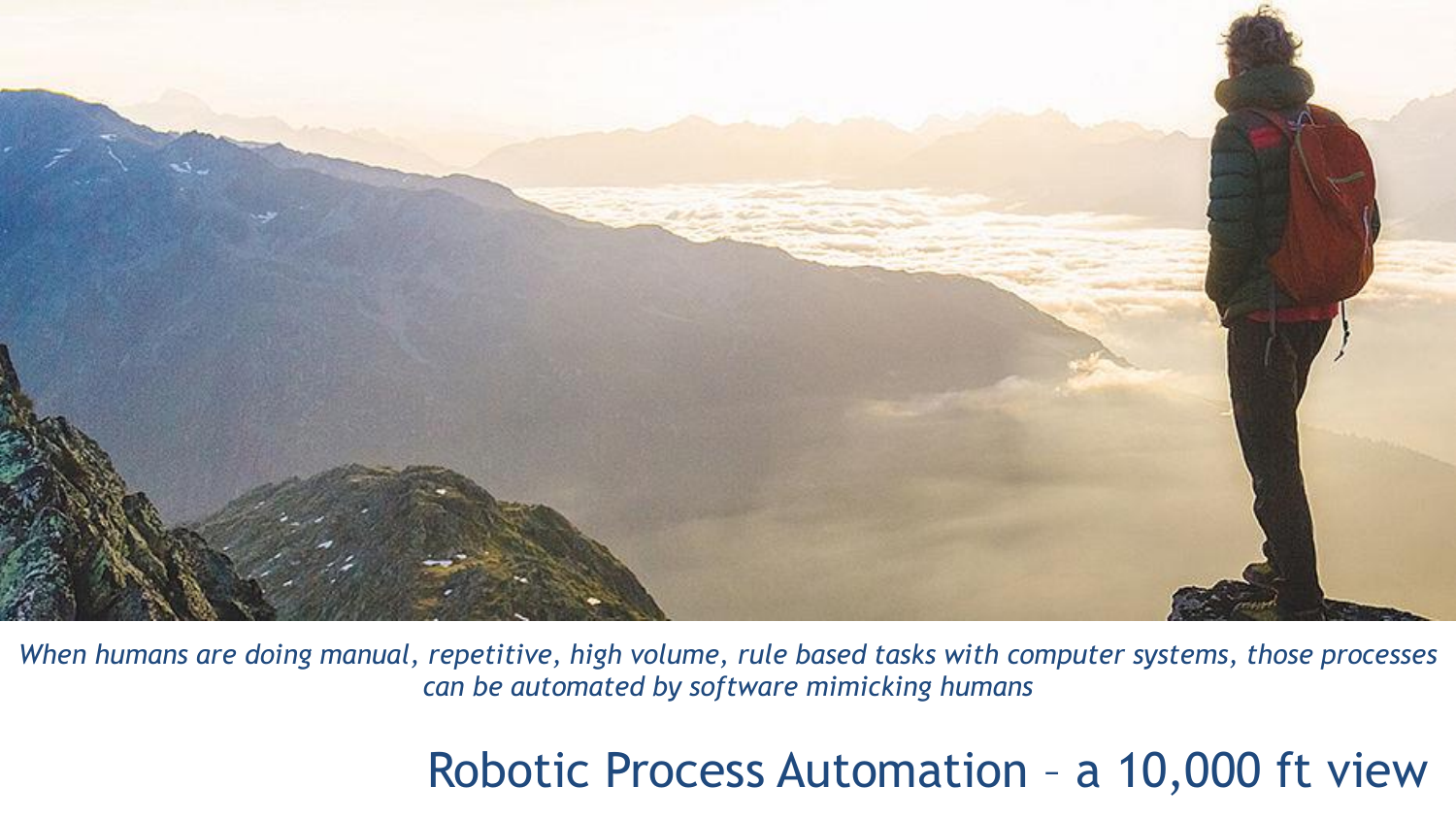## Process Automation market

▶ Top 5 products command 47% market share. The top three are

- UiPath
- AutomationAnywhere
- Blue Prism
- Gartner estimates \$1.3 billion of software sales in 2019 (54% higher than 2018)
- Early adaptors are Banks / Financial Institutions / Insurance companies
	- $\blacktriangleright$  Traditionally have big legacy apps
	- Focus on manually handled integrations between disparate applications

*Source: [Gartner](https://www.gartner.com/en/newsroom/press-releases/2019-06-24-gartner-says-worldwide-robotic-process-automation-sof)*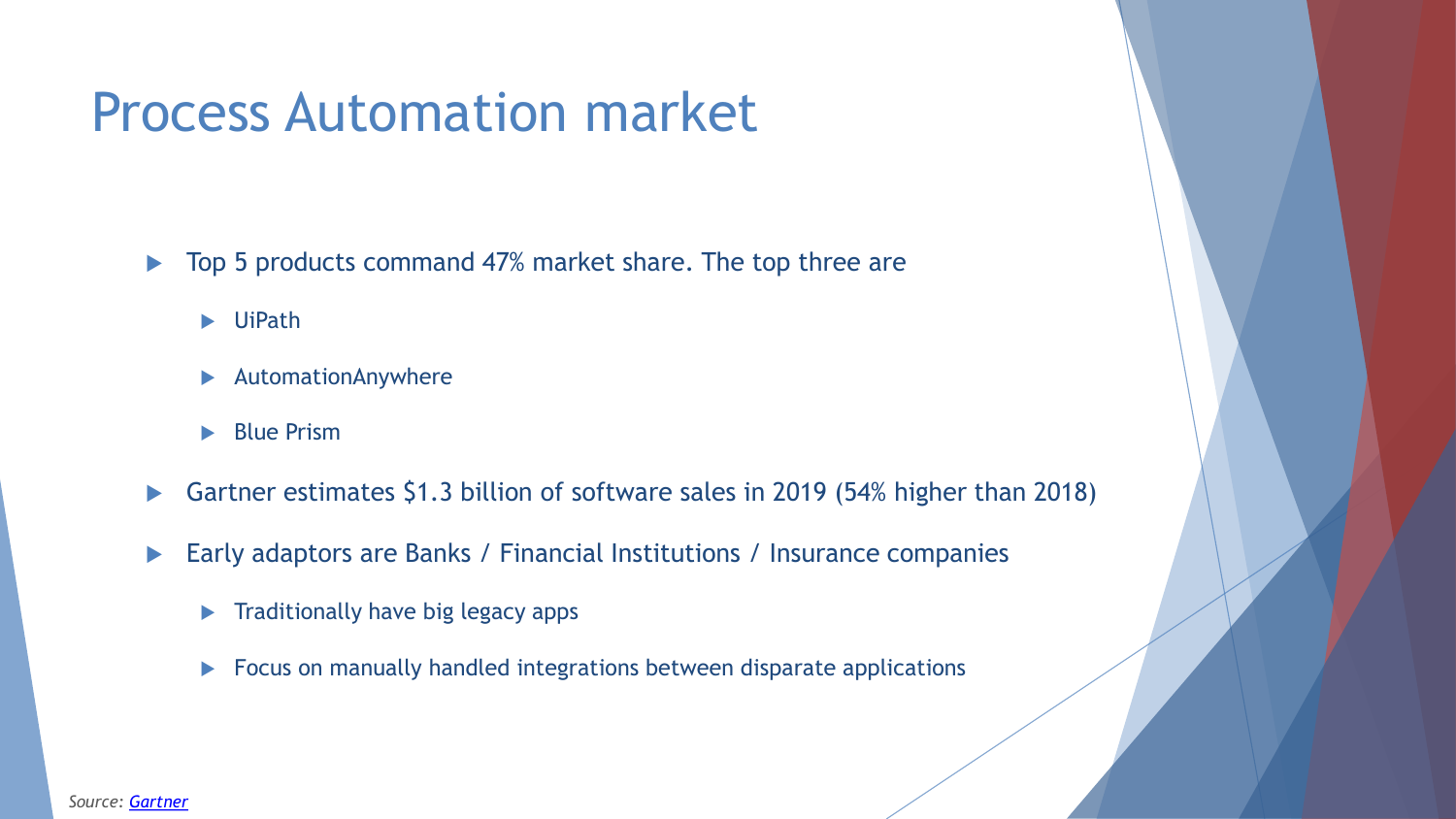## Process Automation by Digital Workers – why??





*No coffee breaks No vacation breaks Heavy workloads Consistent Quality*











*Comply with Security Lower costs Humans get to do high value tasks*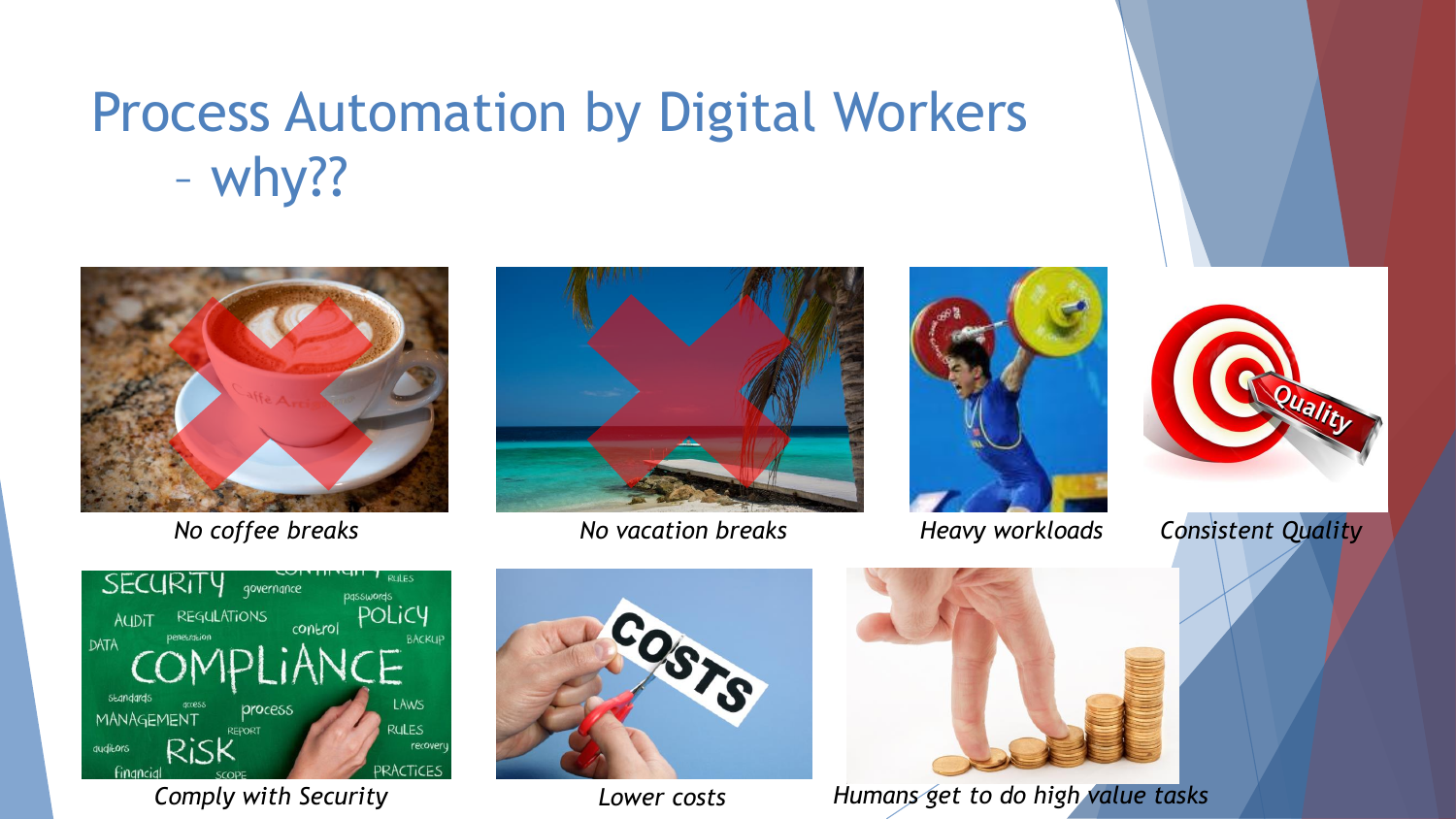## Pitfalls of Process Automation adoption

High expectations from Bots

Inefficient business processes remain

Ineffective controls or error handling

Cultural shift or Change Management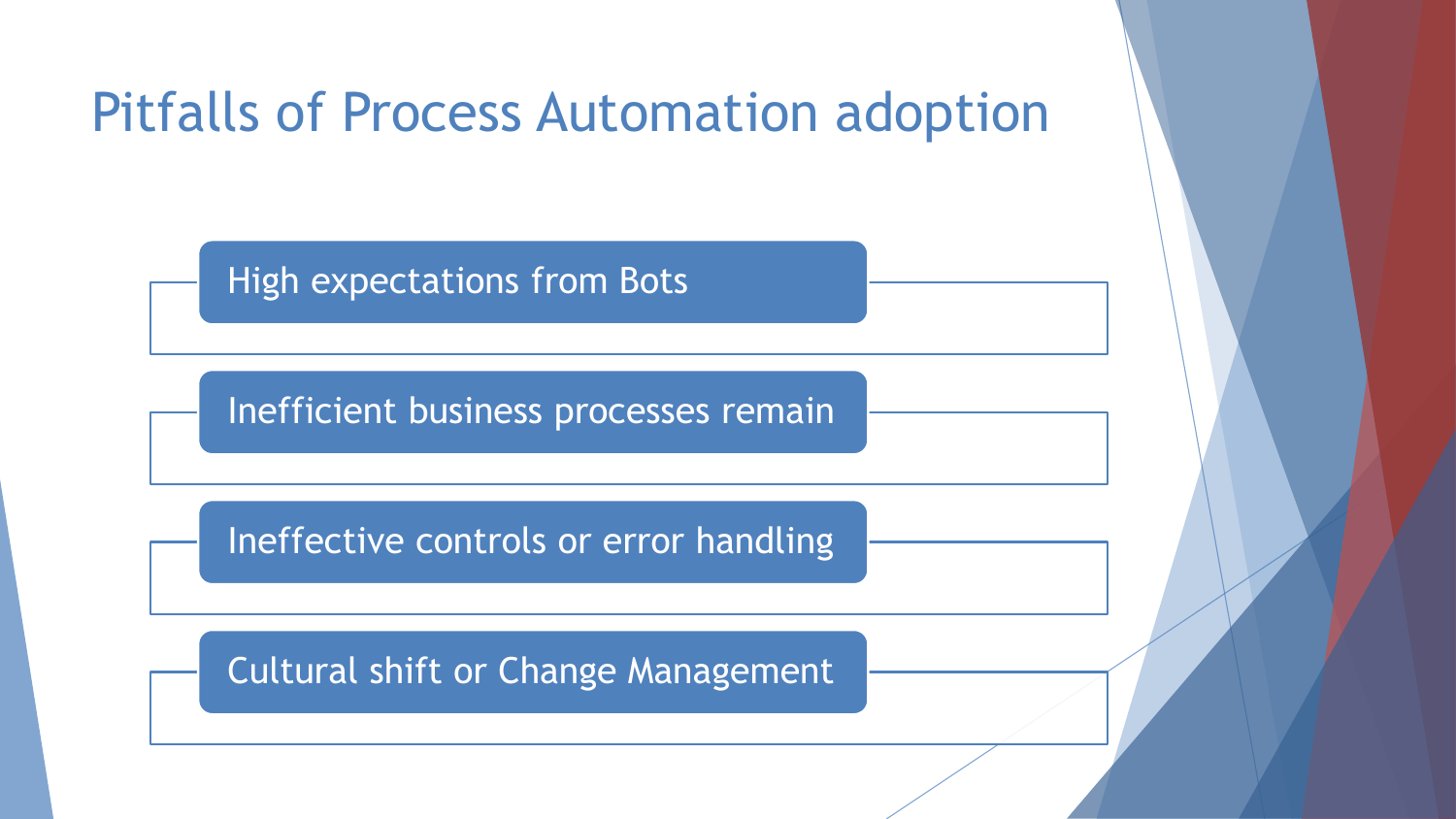## What does it take to be a Process Automation Consultant ?



*Business process / domain skills*



*Stakeholder management*



*Technology overview*



*People / Team Skills*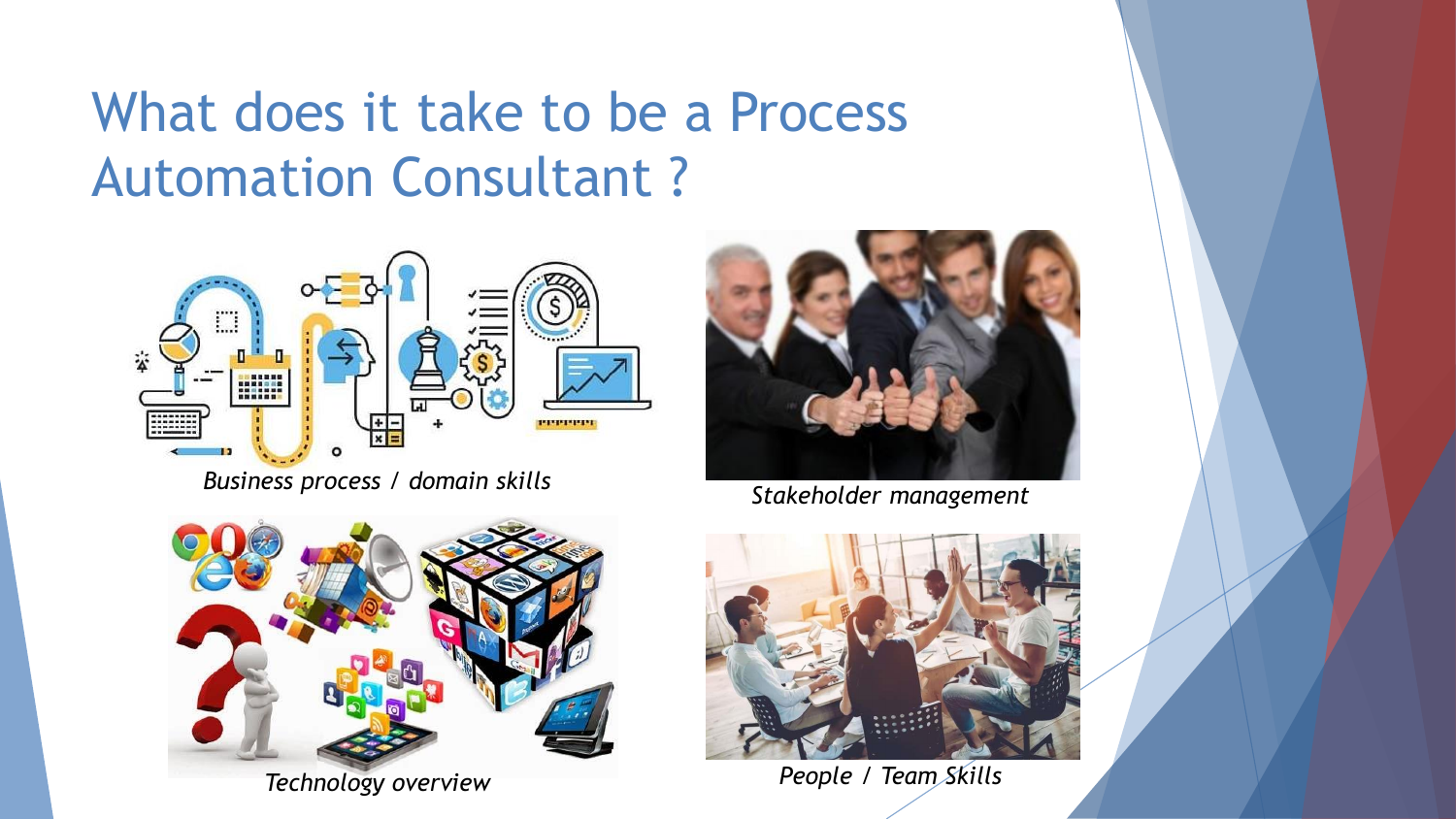## Which Business Processes need Automation?

- $\blacktriangleright$  Is the process highly manual and repetitive?
- $\blacktriangleright$  Is it rule based?
- ▶ Does it have readable electronic input types?
- Any standard inputs?
- High volume process?
- ▶ Can existing IT system be used as it is?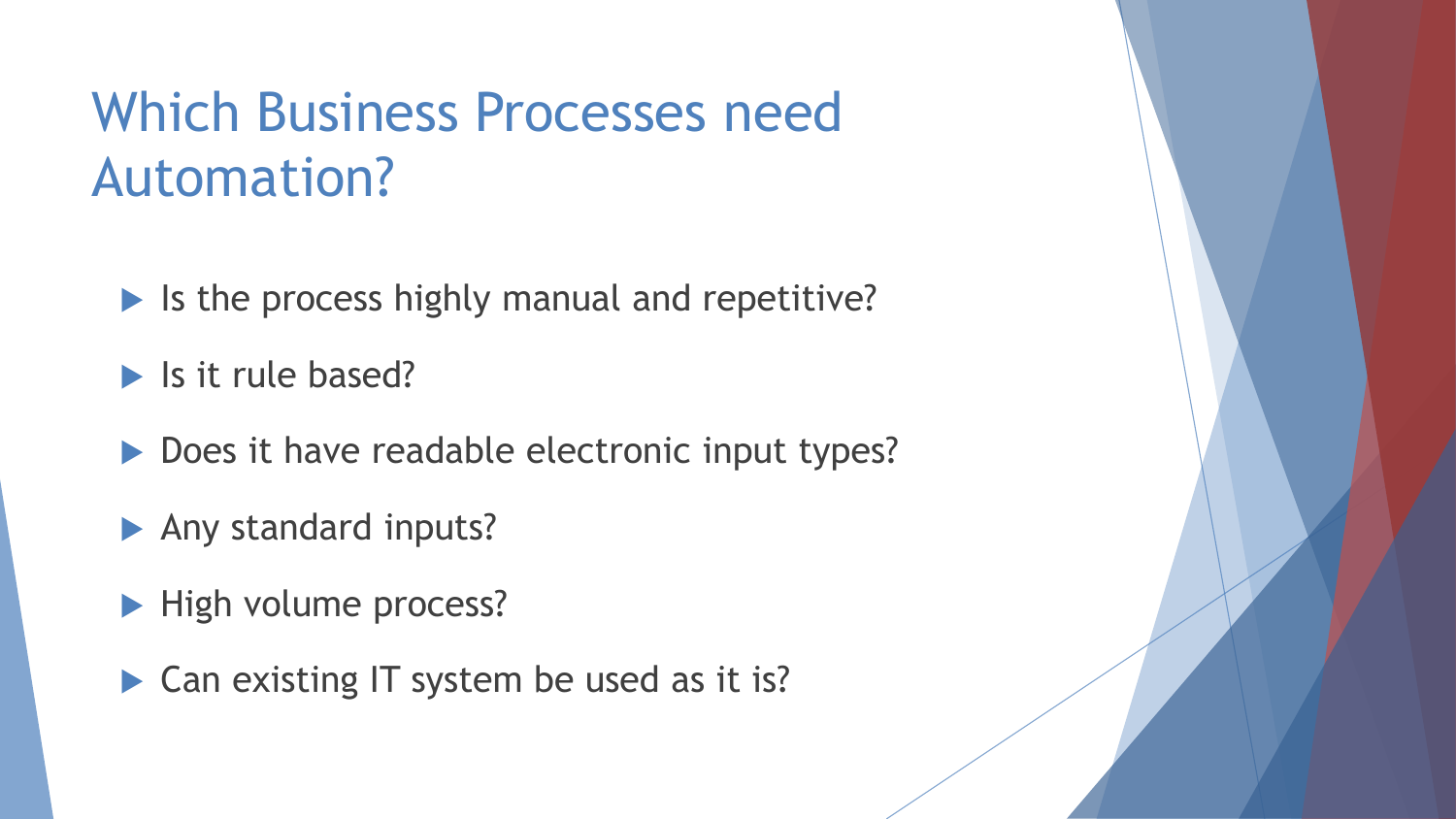

*Candidate Resume uploads into Oracle Cloud HCM from Recruitment Cloud app*



*Employee Attendance data reconciliation with Annual Leave Balance*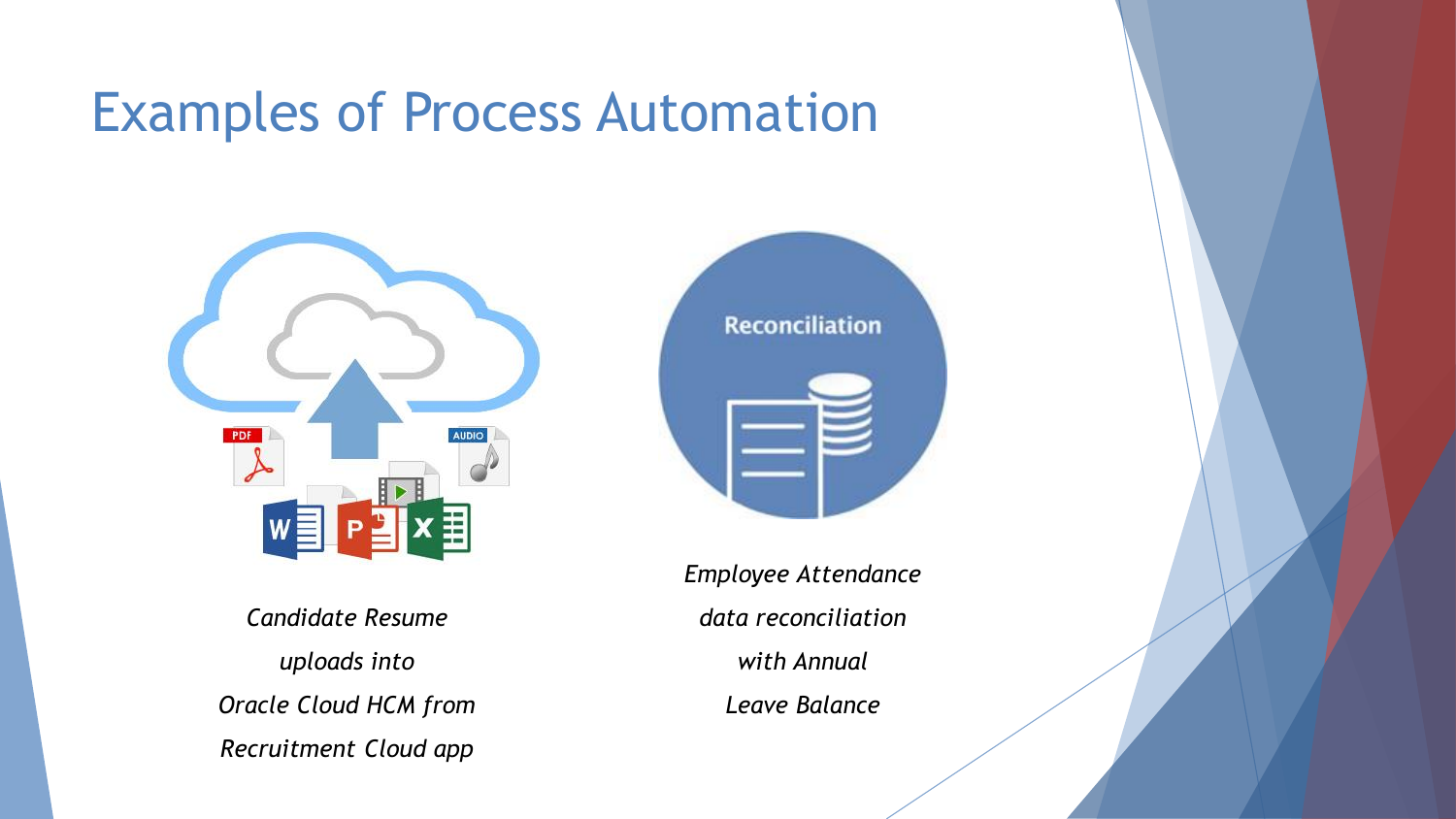

*Configuration Data Uploads during multiple Conference Room Pilots (Oracle to SAP Migration)*



*Material Cost data from multiple applications into SAP Manufacturing*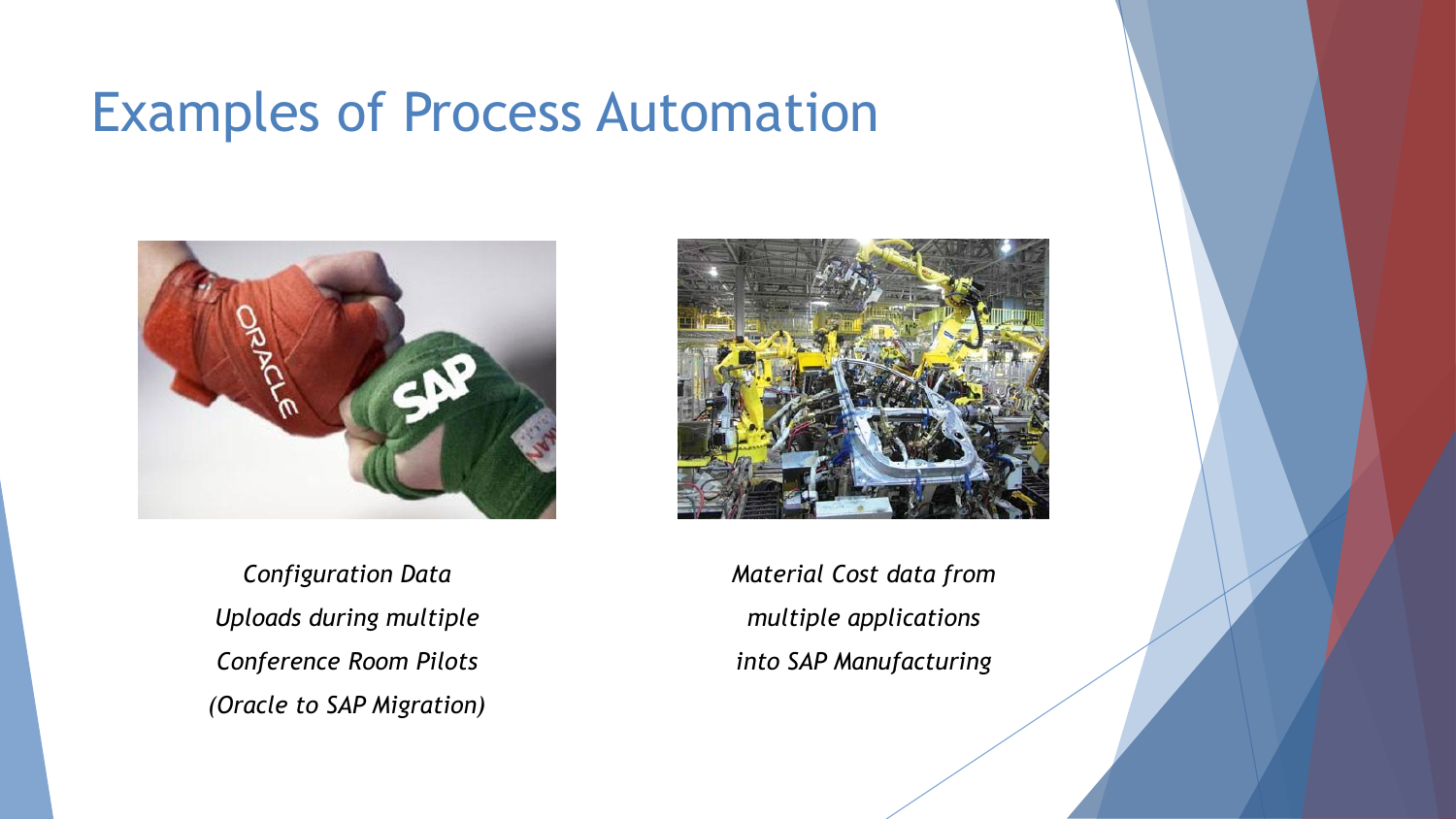

*Grant SAP ERP Access based on Security Matrix*



*Ad hoc data dumps for Internal Audits – Finance / HCM / CRM*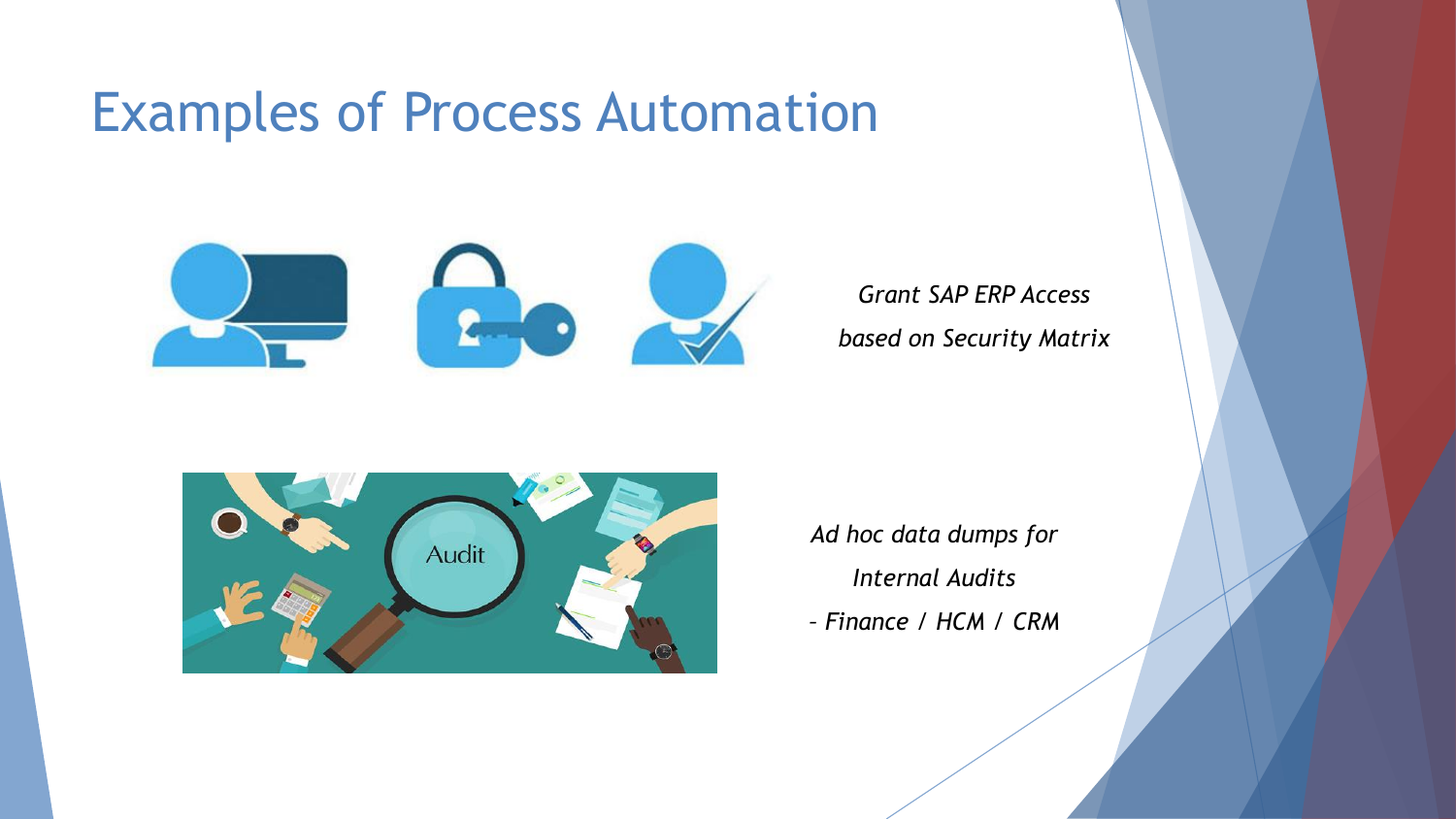

*Mass closure of Incident tickets in ServiceNow ticketing tool*



*Compliance checks during quarterly closing of Financial results*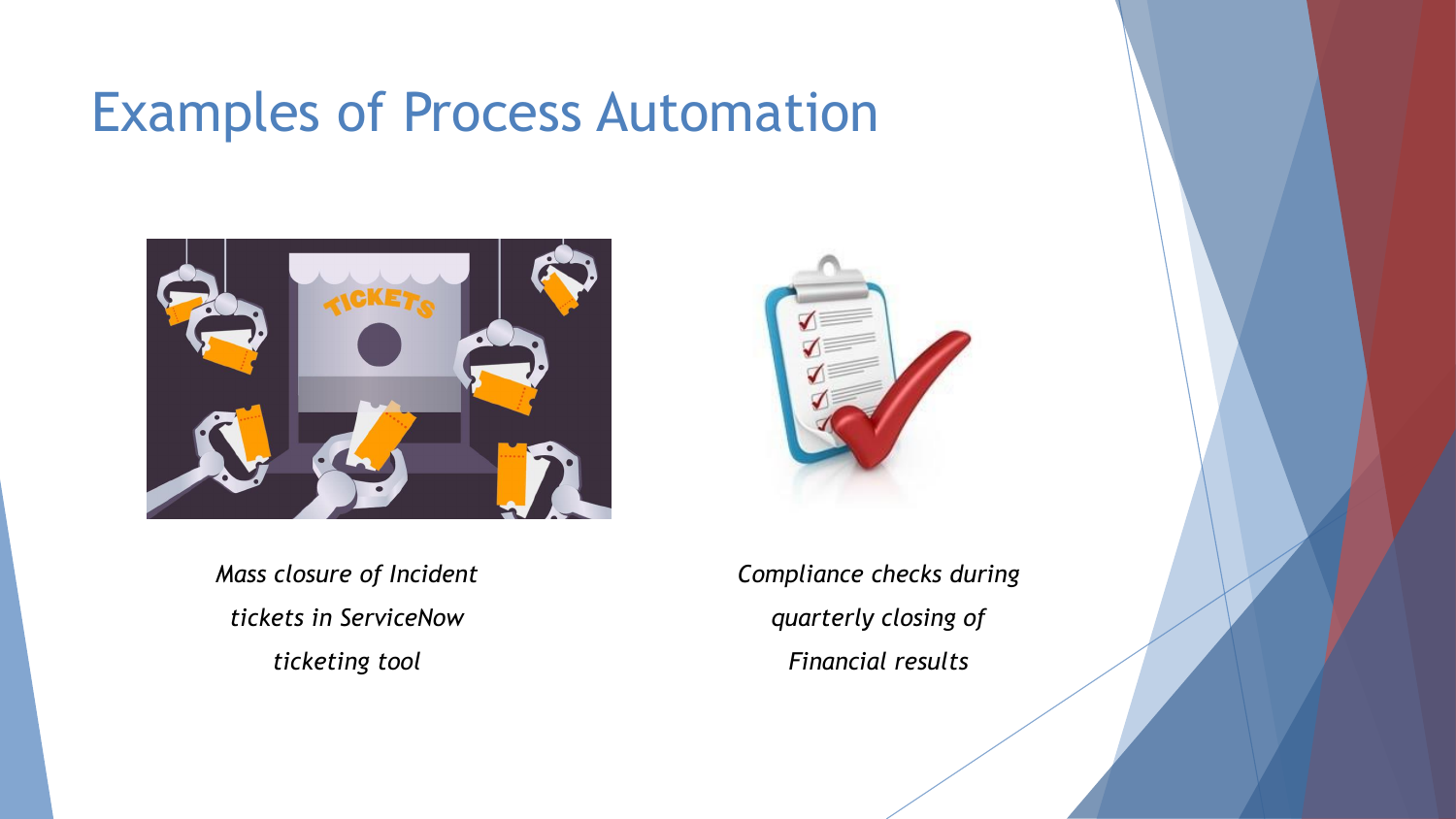